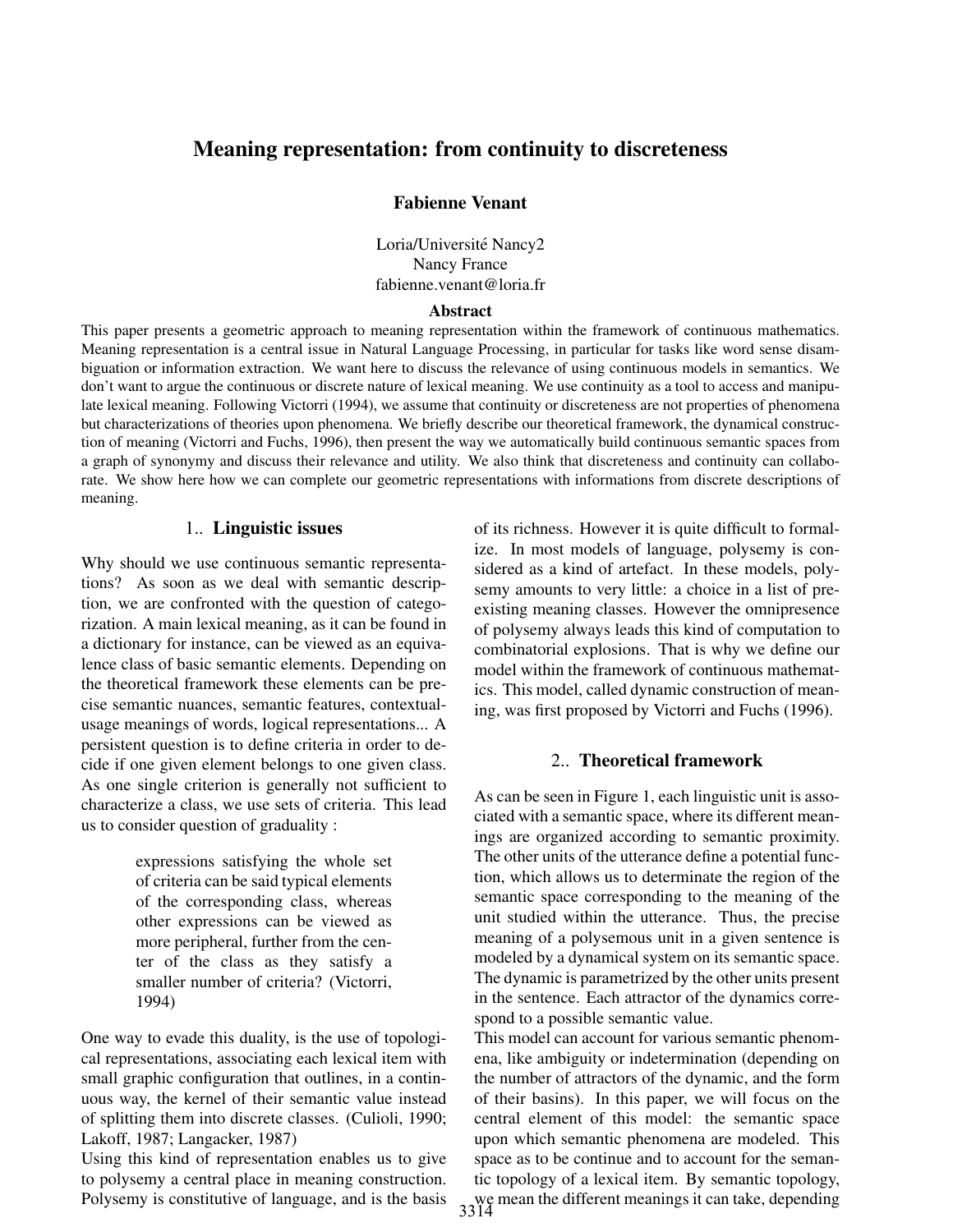

FIGURE 1. Model

on the sentence it is embedded in, the way this different meanings are organized within a lexicon, and their semantic similarities.

## 3.. Building semantic spaces

Ploux and Victorri (1998) developed an algorithm to automatically build semantic spaces. It relies on the analysis of a graph of synonyms. This algorithm constitutes a very useful way to explore such a graph. It reveals the structure of the lexicon modeled by the graph, so an automatic system can reach the information it contains. This method enables us to construct local spaces, representing the semantic of a given unit, as well as global spaces, representing a lexical paradigm in its whole (for French adjectives, or adverbs for instance). Local spaces can be used to compute the meaning of the unit under study when accompanied by a given word in a sentence.

Let's illustrate the construction of semantic spaces on the French verb *abandonner* ( *to abandon, to be eliminated, to desert, to drop, to drop out, to forsake, to give up, to leave, to leave behind, to relinquish, to renounce, to retire from, to run out on, to walk out on, to withdraw from*). The graph of synonymy is provided by the Dictionnaire Electronique des Synonymes (DES, www.crisco.unicaen. fr). Given a lexical item like *abandonner*, we need the subgraph formed by *abandonner* and all (and only) its synonyms. Figure 2 shows an excerpt of this graph. The underlying idea is that only one synonym is generally not sufficient to define a meaning of a given lexical item.

We can see in Figure 2 that *laisser (to leave)* is at the same time synonym of *quitter (to quit)* and of *confier (to entrust)*, which correspond to two different meanings of *abandonner*. We thus characterize a meaning by a set of synonyms. To be more precise, we use cliques of the graph. A clique in a graph is a maximal set of pairwise adjacent vertices, or -in other words- an induced subgraph which is a maximal complete graph.



FIGURE 2. Subgraph of synonymy for *abandonner* – an excerpt

In the graph in Figure 2, there are three cliques

 $\langle$  abandonner, délaisser, quitter, renoncer  $>$ 

 $\langle$  abandonner, laisser, quitter  $\rangle$ 

 $\langle$  abandonner, confier, déposer, donner, laisser

We can consider as a first approximation that a clique corresponds to a precise meaning of the word studied. We define the semantic space as the space generated by the synonyms of the lexical unit studied. Each clique of the subgraph corresponds to a point whose coordinates depends on the synonyms it contains. Ploux and Victorri showed that the canonical Euclidean distance does not work in this space. This distance does not account for real semantic proximity because it gives the same weight to all the cliques and all the synonyms. Thus, they proposed to use the chisquare distance. This works better because each synonym is balanced according to the number of cliques it belongs to, and each clique according to the number of synonyms it contains. The more a synonym belongs to different cliques, the less it is specific, the less the role it plays in meaning discrimination is important. The more a clique contains non specific synonyms, the nearer its corresponding point to the origin of the space. Figure 3 shows the semantic space built for *abandonner*. We obtain such a 2D representation via a component projection. Its main interest is to account for a continuum of meaning. Figure 3 shows four main meaning poles, and the way we can, in a continuous way, go from one to another.

We can compare this representation with the article consecrated to *abandonner* in the French dictionary TLFI (Trésor de la Langue Française informatisé).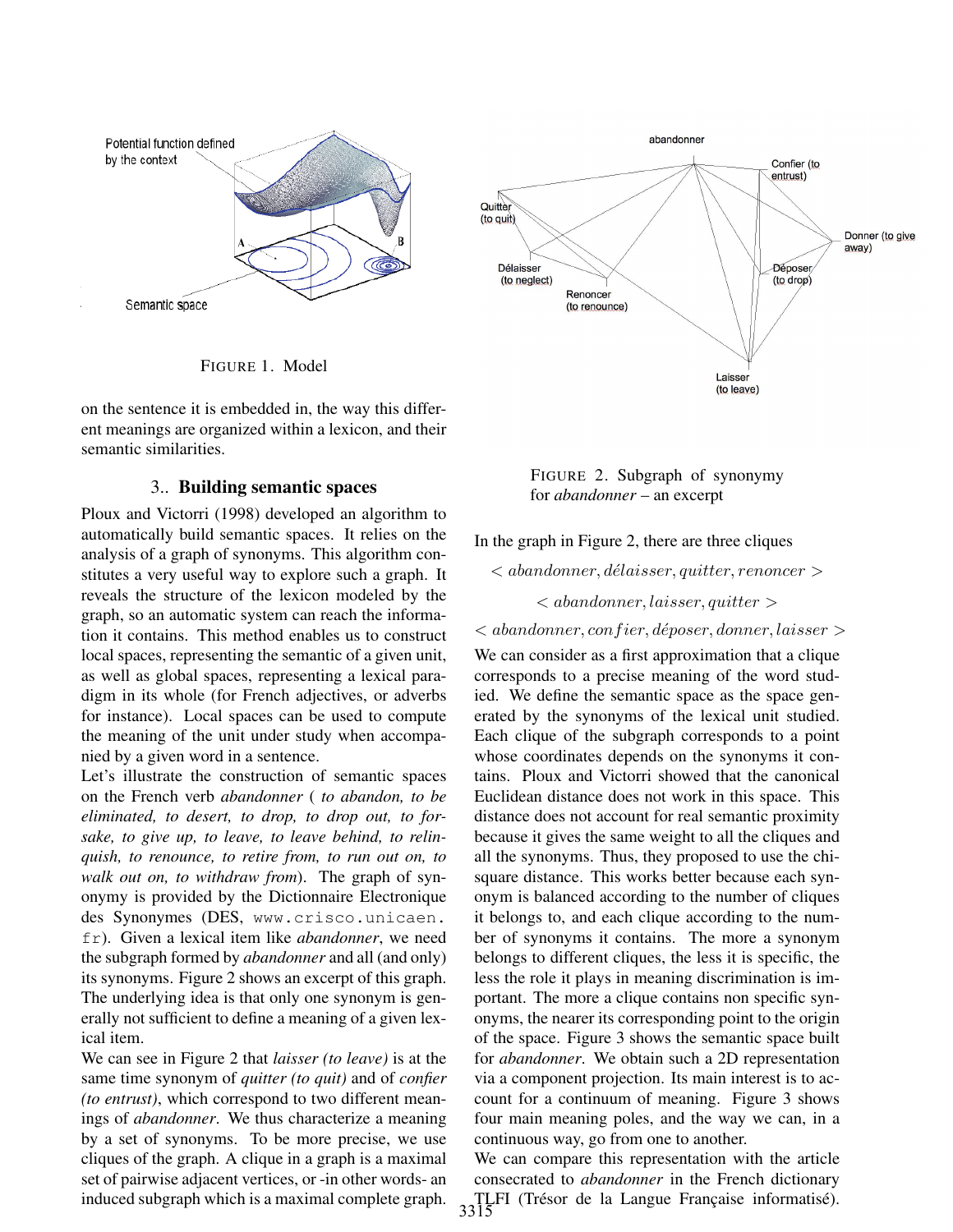

FIGURE 3. Semantic space of *abandonner*

*Abandonner* is very polysemic, but we can group its meanings in six main areas:

- (1) to renounce, to abdicate (to give up a power, a right, owning something)
- (2) to leave a place
- (3) to give up a principle, a cause, common sense...
- (4) to give up an action, an activity, a project...
- (5) to leave someone
- (6) to entrust someone or something to someone

What we see on Figure 3 is that the superior part of the semantic space contains synonymes like *(s'avouer vaincu (to admit defeat), ceder (to give in), s'incliner ´ (to be defeated) interrompre (to interrupt), renoncer (to give up)* which correspond to meaning 1, at the very top, and meaning 4 just below. This notion of dispossession leads us to synonyms like *jeter (to throw), lâcher (to drop), larguer (to drop, to dump, to chuck up)* wich correspond to meaning 5. The left inferior part of the space contains synonyms like *deguerpir ´ (to clear of), fuir (to run away)* which correspond to meaning 2

The important points are the following:

• we obtained the semantic space through a totally automatic process

- it really accounts for main senses from a dictionary and enables to figure out the relationship between one meaning and each other
- it accounts for a continuum in the semantic of lexical items: we can see a continuous path to go from one sens to another. Frontier between main senses are hard to define.

# 4.. Graduality and granularity

As we said, our model is based upon a continuous representation of meaning, and more precisely on the use of cliques as the minimum semantic unit for meaning representation. Such a representations is very useful to accounts for subtle semantic phenomena or to deeply study the semantic of a given lexical item

We defined an automatic method, based on cooccurences data from a big corpus, to define potential functions (as in Figure1) and be able to disambiguate an item giving the previous or following word (Venant, 2008; Jacquet, 2004) Such a task requires to precisely define what is a contextual meaning. We can't use a clique as a semantic tag, because semantic distinctions between cliques are too subtle. Thus we need to group cliques in order to obtain a more macro-

scopic tagset. For instance, we'd like to group cliques 3316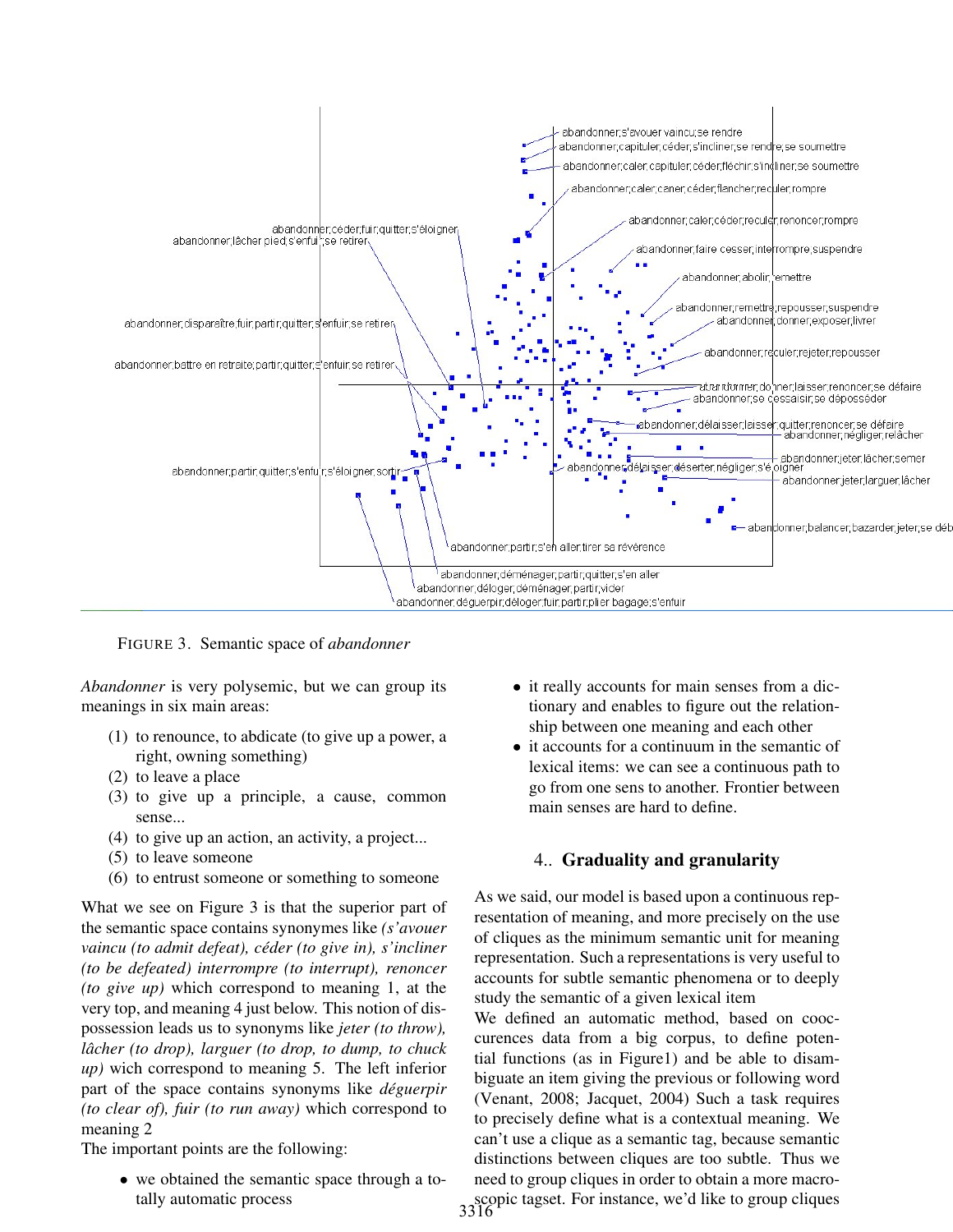in sets corresponding more or less to dictionary definitions. So far we manualy defined macroscopic meaning zones in semantic spaces. Several ways of automating this fundamental step are under study. They bring into play several methods. For example clustering enables scale changes in visualization. An other way is to obtain granularity changes is to interact with other semantic resources. For instance, we tried to match cliques of a given item with semantic descriptions coming from a discret model. We first exploited the TLFI definitions. The first step uses results described in Falk and *al.* (Falk et al., 2009) , a work where we used a similarity measure to pair all possible meanings of a given item with a relevant set of synonyms. This work was done for 27 French verbs.

The next step is to project the each pairs (synonym, definition) on the semantic space. In a first experimentation, we computed for each clique of the verb *abandonner* an affinity rate between this clique and a given definition from the TLFI:

Given c a clique and d a definition:

We call Sc the set of synonyms c contains and Sd the set of synonyms associated with d according Falk and *al.*. The affinity rate between Sc and Sd is called T(c,d) and defined as follow:

$$
T(c,d) = |Sc \cap Sd|/|Sc|
$$

Let's have a look on Figure 4 and 5. On Figure 4, we automatically marked with an asterisk the cliques which rate with the definition 1 'To renounce, to abdicate' is more than 60%. We can see that this cliques are relevant, containing synonyms like *renoncer (to renounce), plaquer (to plack in), laisser tomber ((to ditch)...*

On Figure 5, we marked with an asterisk the cliques which rate with the definition 5 'To leave someone' is more than 60%. Once again, this cliques are relevant, containing synonyms like *quitter (to leave), delaisser ´ (to neglect), rompre(to break up), quitter (to leave)...*

We think that this affinity rate can constitute an efficient way to determine frontiers between macroscopic meaning. It can be a way to automatically structure our semantic spaces with information provided by other semantic resources. For instance, we could enrich our semantic representation with information like subcategorization, domain, construction, and use them in our disambiguation process.

### 5.. References

- A. Culioli. 1990. *Pour une linguistique de l'nonciation*, volume 1. Ophrys.
- I. Falk, C. Gardent, E. Jacquey, and F. Venant. 2009. Grouping Synonyms by Definitions. In Ruslan Mitkov, editor, *RANLP*, page 6, Borovets Bulgarie.



FIGURE 4. Semantic space of *abandonner*

 $T(c, "To\_renounce, to\_addicate") > 60\%$ 



FIGURE 5. Semantic space of *abandonner*  $T(c, "To leave") > 60\%$ 

- 
- G. Jacquet. 2004. Using the construction grammar model to disambiguate polysemic verbs in french. In *procedings of ICCG3 (International Conference on Construction Grammar)*, Marseille.
- G. Lakoff. 1987. *Women, fire and dangerous things : what categories reveal about the mind*. University of Chicago Press.
- R.W. Langacker. 1987. *Foundations of cognitive grammar*. Standford University Press.
- S. Ploux and B. Victorri. 1998. Construction d'espaces sémantiques à l'aide de dictionnaires de synonymes. *Traitement Automatique des Langues*, (39):161–182.
- F. Venant. 2008. Semantic visualization and meaning computation. In *demo*. COLING 04. 3317